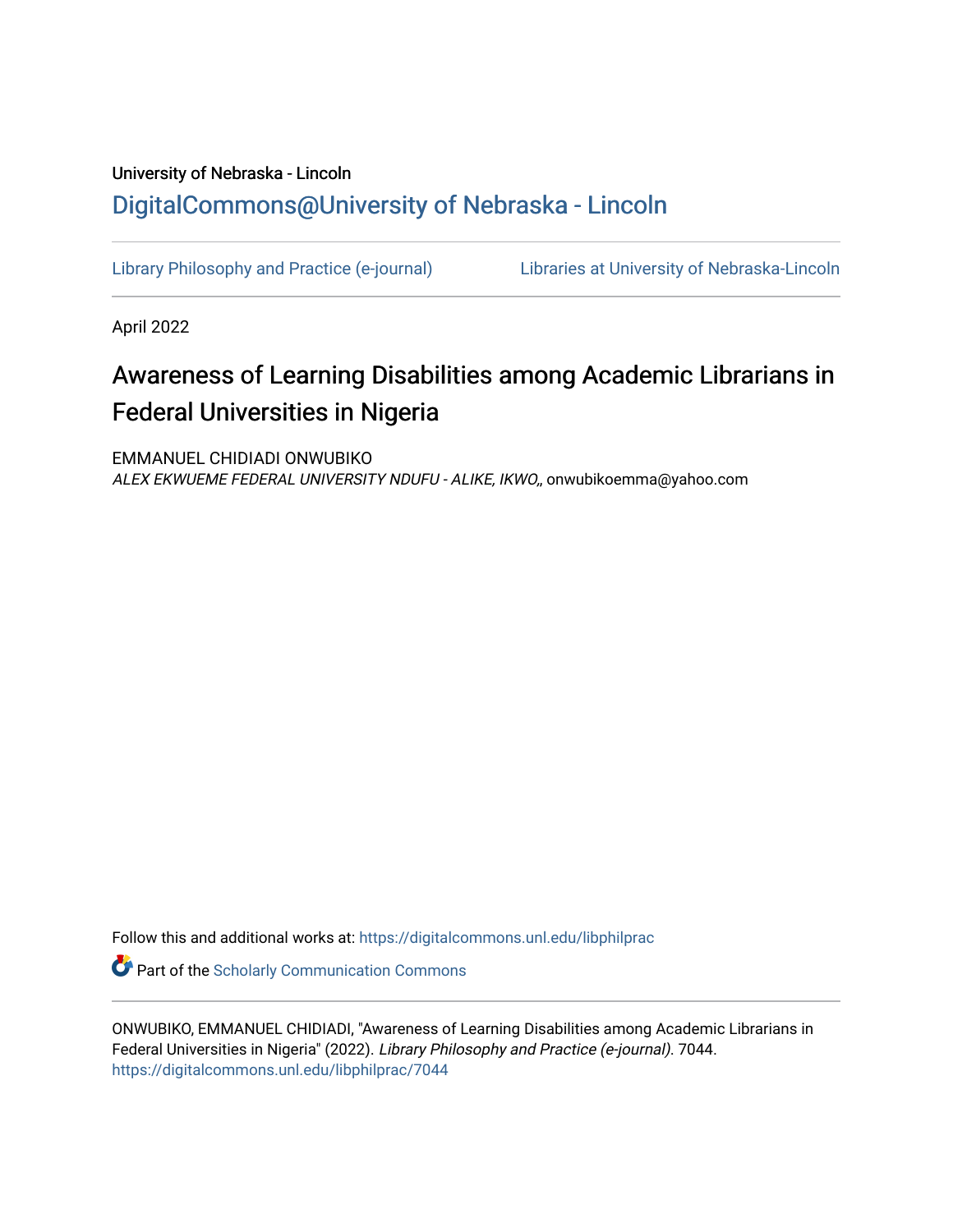## **Awareness of Learning Disabilities among Academic Librarians in Federal Universities in Nigeria**

Onwubiko, Emmanuel Chidiadi

Alex Ekwueme Federal University, Ndufu-Alike, Ikwo, Nigeria [Onwubikoemma@yahoo.com](mailto:Onwubikoemma@yahoo.com) or [emmabikos@gmail.com](mailto:emmabikos@gmail.com)

#### **ABSTRACT**

Learning disabilities is a generic term that refers to different groups of difficulties manifested by significant difficulties in the acquisition and use of listening, speaking, reading, writing, reasoning or mathematical abilities. .This is a descriptive survey that is aimed at ascertaining the level of awareness of learning disabilities among academic librarians who by position serve heterogeneous clientele. The study was guided by one research question based on the objective of the study. The sample population of this study was 50 academic librarians randomly selected from five federal universities in Southeast, Nigeria while the major instrument used in collecting data for this study was a 20-item test like questionnaire constructed by the researcher to test the basic awareness of learning disability among these academic librarians. The data collected were statistically analyzed on percentile basis and analyses were done on the basis of Level of awareness of learning disabilities and scores achieved in test items by the academic librarians. The outcome of the study shows that the academic librarians had a moderate knowledge about learning disability. To this end it was recommended among others that orientation programmes and workshops need to be conducted so that they can diagnose the problem of students who form bulk of their patrons and intervene accordingly as well as addressing the challenge of lack of awareness among the general public as well as educators and library management.

**Keywords**: Learning Disability, Awareness, academic librarians, Students, libraries

#### **1.0. Introduction**

The practice of librarianship constitutes holding out oneself as skilled in the knowledge, art and services of the organisation, dissemination, preservation of recorded information, the reading, the rendering, furnishing and contracting of professional services such as consultation and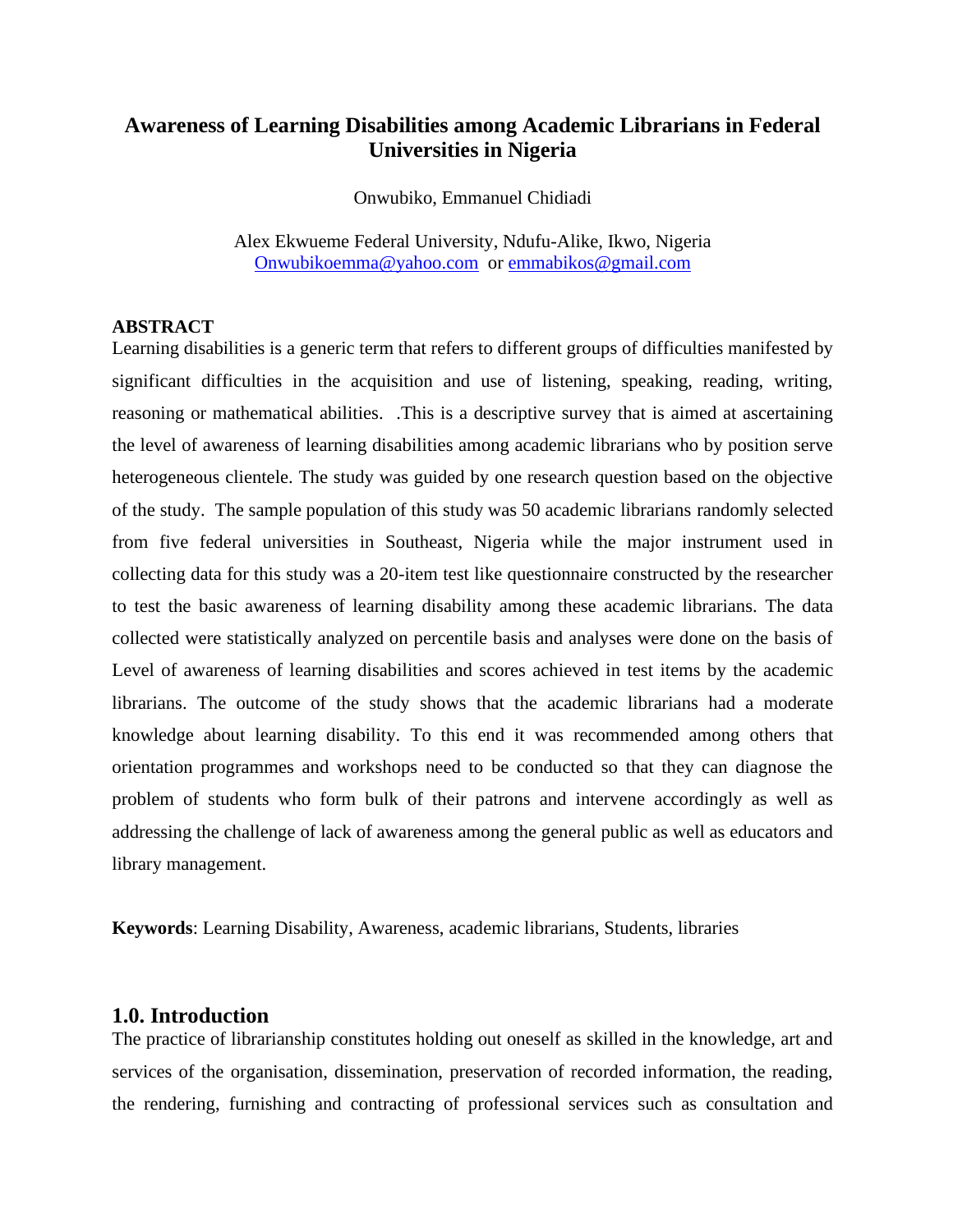advice on the organisation and management of libraries data banks, research and information centre to client on a fee or otherwise; the teaching of subjects in the library and information; and the signing or authenticating for clients of document and reports when called for (Chanroble, 2019). This implies that the sole aim of librarianship is to provide the needed information to library users and so to speak to the society regardless of class; creed, sex, status or race. This is what is called inclusion.

Inclusion therefore, is the right of all individuals to participate actively in all aspects of community life. According to the National Association for the Education of Young Children (NAEYC) and the Division for Early Childhood (DEC), The desired results of inclusive experiences for students with disabilities and their families include a sense of belonging and membership, positive social relationships and friendships, and development and learning to reach their full potential (DEC & NAEYC 2009).

Going by the inclusion principle as stated by Meijer (1982), the task of the librarians in respect to library users, therefore, is not to adopt an attitude of passive expectancy, but to stimulate use of the library so that everyone's requirements can be met. Because the influence exercised by books, etc., can be either good or bad, and because the majority of library users require only relevant sources on a subject, the librarian is obliged through reader guidance and reader service to make available not the maximum, but a limited selection of the collection. The librarian as a social worker is also obliged to be of help to any class of users including those with learning disability-which is an aspect of exceptionality a term Ugwu (2015) describes as a state of deviation from normal standard of being or existence of certain human attributes, abilities, capabilities and traits from the average. Learning disabilities is a generic term that refers to different groups of difficulties manifested by significant difficulties in the acquisition and use of listening, speaking, reading, writing, reasoning or mathematical abilities. It is an umbrella term for wide variety of learning problems (kemp, Smith & Segal, 2013). They added that these difficulties are intrinsic to individuals and are presumed to be as a result of dysfunctions in the central nervous system.

Generally, there has been a misconception between learning disabilities and exceptional students, in this context, it is imperative to clarify for proper understanding that learning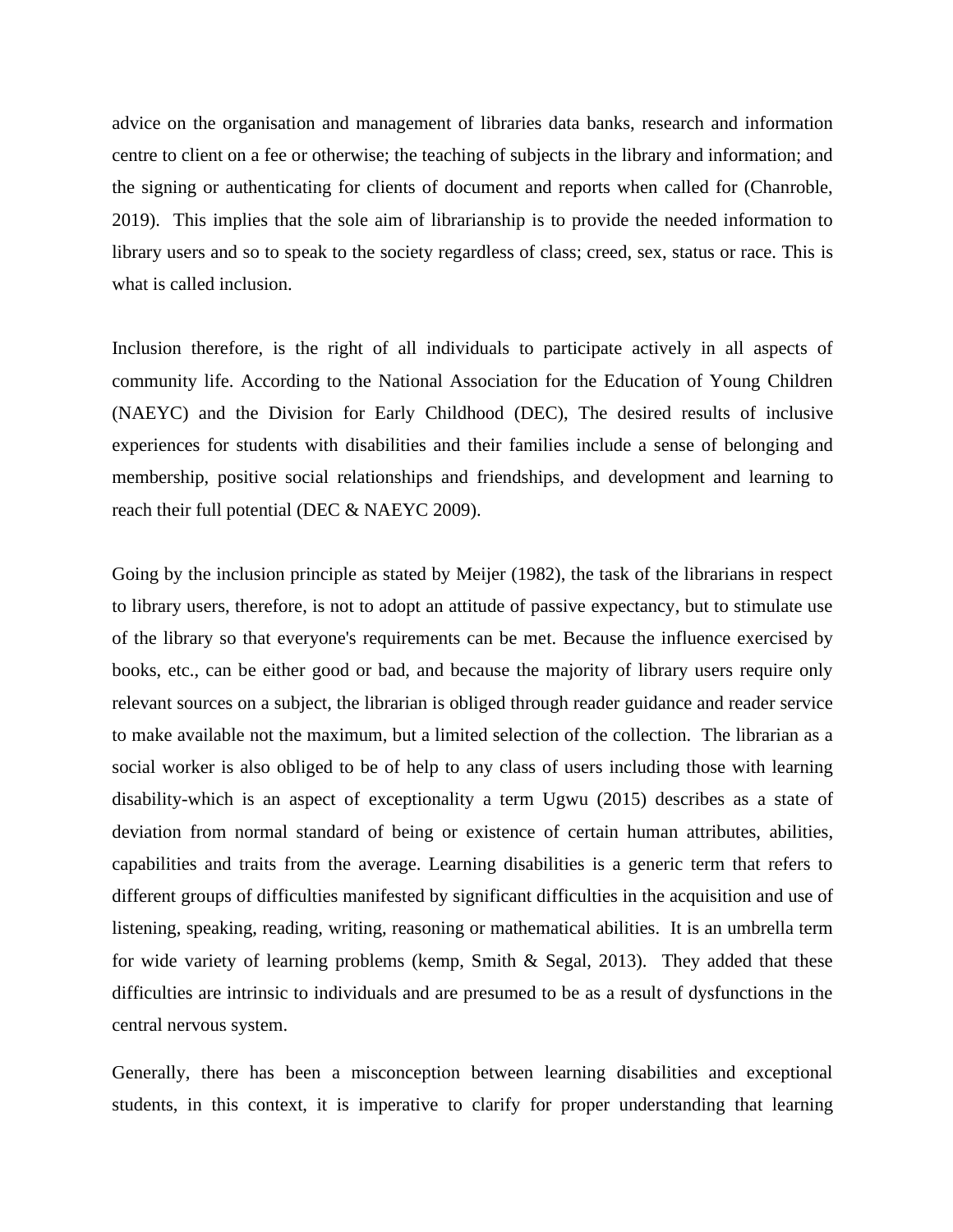disabled students are quite different from exceptional students just like mentally retarded or deaf the issue as explained by Anusiem (2006) is that they cannot accurately perceive things virtually, hear or listen attentively in the same vein writes Ekwe (2003) learning disability is not a problem with intelligence or motivation and that these children are not lazy, deaf or dumb because most of them are smart as everyone else; it is just that their brain are wired differently and this difference affects how they perceive and process information.

In other words, learning disabled students are those who have adequate mental ability and sensory processes but fail to utilize them to perform (Anusiem, 2006) As expressed by Onwubiko (2020), it behooves librarians as social workers to exhibit attitude that will give every library user regardless of class, creed, sex and status a sense of belonging and membership, positive social relationships and friendships, and development and learning to reach their full potential. It is in consideration of the above that the researcher felt the need to investigate the level of awareness of learning disabilities among academic librarians who by their position serve various classes of patrons including students with learning abilities. The obvious, is that the establishment of their level of awareness we place one in a better position to say whether academic librarians are living up to expectations as it concerns helping every user irrespective of class to reach their full potentials.

### **1.1. Statement of the Problem**

.Learning disabilities is a generic term that refers to different groups of difficulties manifested by significant difficulties in the acquisition and use of listening, speaking, reading, writing, reasoning or mathematical abilities. It is general educational term- an umbrella label- that includes a variety of different conditions. Unfortunately in the university system, most of the students are never identified as learning disabled. This may be attributed to lack of awareness among academic librarians, lecturers, parents and school authorities as a result, they are usually labeled as slow, behind, incapable and failures. What academic librarians fail to understand is that inclusion is the right of all individuals to participate actively in all aspects of community life including in the use of the library. According to the National Association for the Education of Young Children (NAEYC) and the Division for Early Childhood (DEC), the desired results of inclusive experiences for children with disabilities and their families include a sense of belonging and membership,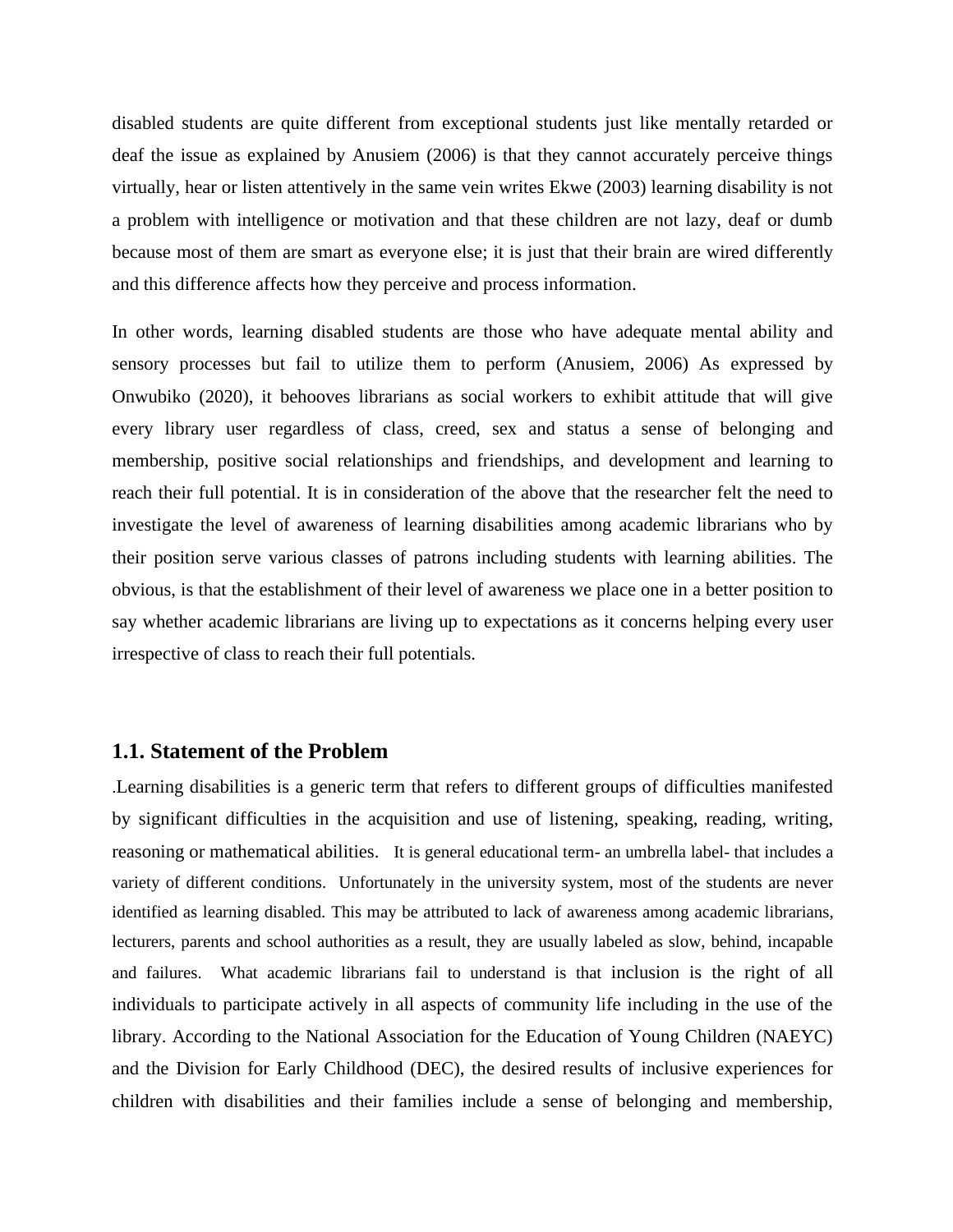positive social relationships and friendships, and development and learning to reach their full potential (DEC & NAEYC, 2009). In the context of provision of library services, it behooves librarians to exhibit attitude that will give every library user no matter what that sense of belonging as to enhancing his/her development and to reach his/her learning potentials. It is disheartening to state, that some librarians do not see their duties in this light neither do appreciate the fact that libraries are the hub on which every educational activity revolves. In fact some academic librarians' tend to see every student entering the library as the same without putting into consideration individual difference. This lackadaisical attitude of some academic librarians seems not to be helping matters as library users with learning disabilities are often seen and treated as any other library users. This undesirable attitude no doubt may stein from ignorance as such librarians lack such skills and pedagogy on how to handle and assist this group of library users and also considering the fact that there is dearth of literature on the level of awareness of learning disabilities among academic librarians in this part of the globe.

It is against this backdrop that this study was deemed necessary as to investigating the level of awareness of learning disabilities among academic librarians using federal universities in Southeast, Nigeria as a case in point, an investigation whose outcome may help to remedy the shortcomings that may be identified.

#### **1.2. Research Objective**

The objective of the present study is to assess current knowledge level of academic librarians regarding learning disabilities

#### **1.3. Research Question**

The study was guided by one research question which is:

1. What is academic librarians level of awareness regarding learning disabilities?

#### **2.0. Literature Review**

#### **2.1. Learning Disabilities**

Learning disability refers to delays, deviations and performances discrepancies in the basic academic subjects for instance, arithmetic, reading, writing, spelling as well as speech and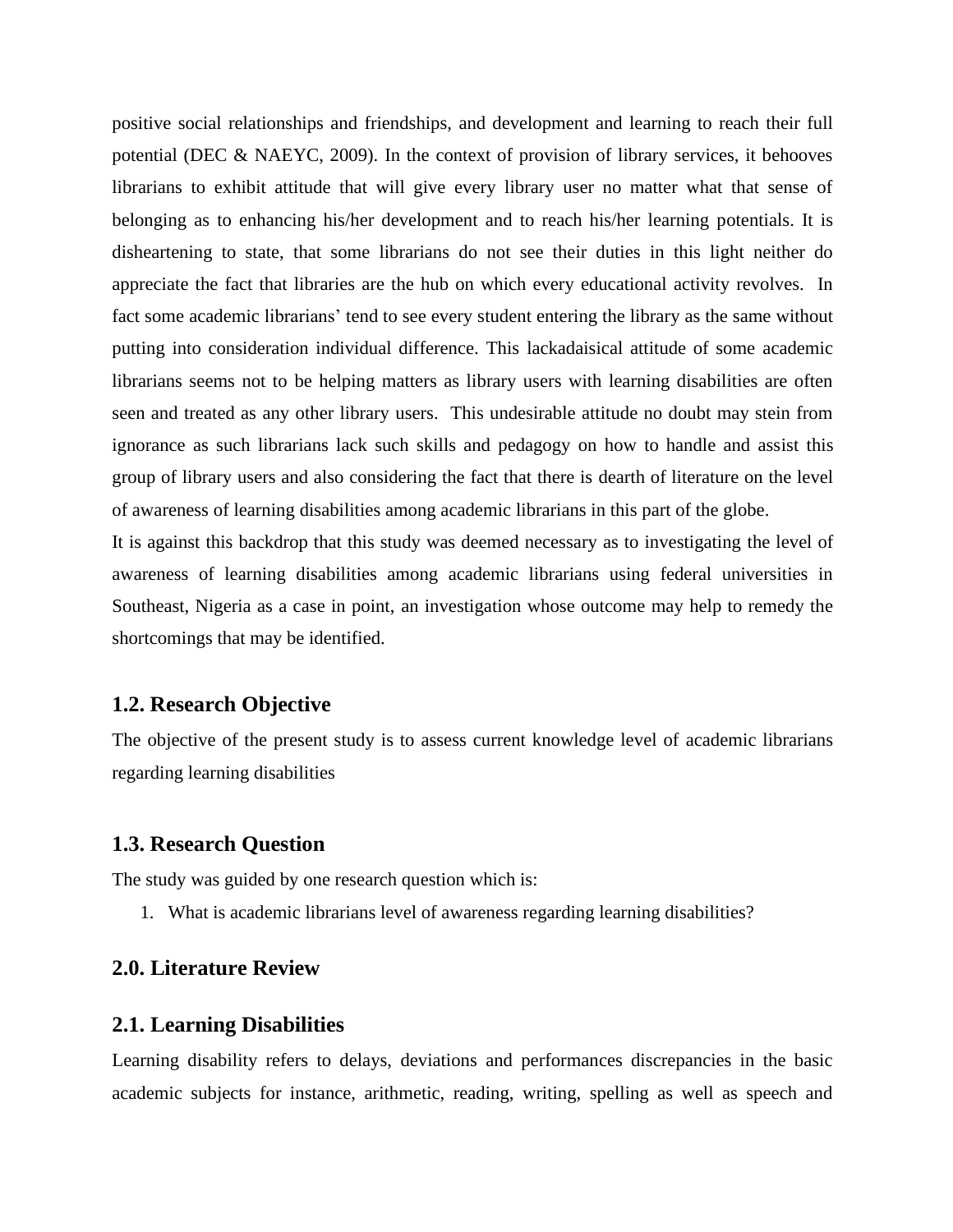cannot be attributed to mental retardation, sensory deficits, or emotional disturbances or learning disabilities. It is general educational term- an umbrella label- that includes a variety of different conditions (Sawhney & Bansalb, 2014). According to Kirk; Gallagher, Anastasiow and Coleman (2006), learning disabilities refer to a number of disorders which may affect the acquisition; organization, retention, understanding or use of verbal and non-verbal information adding that specific learning disability means a specific disorder in one or more of basic psychological processes involved in using language, spoken or written which may manifest itself in an imperfect ability to listen, think, speak, read, write, spell or do mathematical calculations.. A learning disability therefore is a neurological disorder that affects one or more of the basic psychological processes involved in understanding or in using spoken or written language they conclude.

#### **2.2. Empirical and theoretical overview**

A number of students with learning disabilities are found in our schools and are entitled to make use of the library. These disabilities explains National Center for Learning Disabilities (NCLD) (2012), were not caused by the students themselves rather by developmental, environment, home and school related problems noting that improper development or accidents before or after birth can cause learning disabilities. Furthermore, the center believes that children who do not receive support necessary to promote their intellectual development early may show sign of learning difficulties one they start school. Since learning disabilities are not any student's fault, it is expected that librarians' attitude towards such students should not be that of discrimination; hostility; prejudice and rejection. As noted by Izuchi and Opara (2014), these students already have the problem of frustration, anger and feeling of inadequacy because of their predicament as well as struggling with low self esteem. This group of students requires special intervention by various agencies such as government; libraries, non-governmental organizations (NGOs), well placed individuals, institutions and parents and their education should be given more attention believing that education is a tool for personal and national development as well as capacity building they added.

A learning disability so to speak is a neurological disorder that affects one or more of the basic psychological processes involved in understanding or in using spoken or written language. The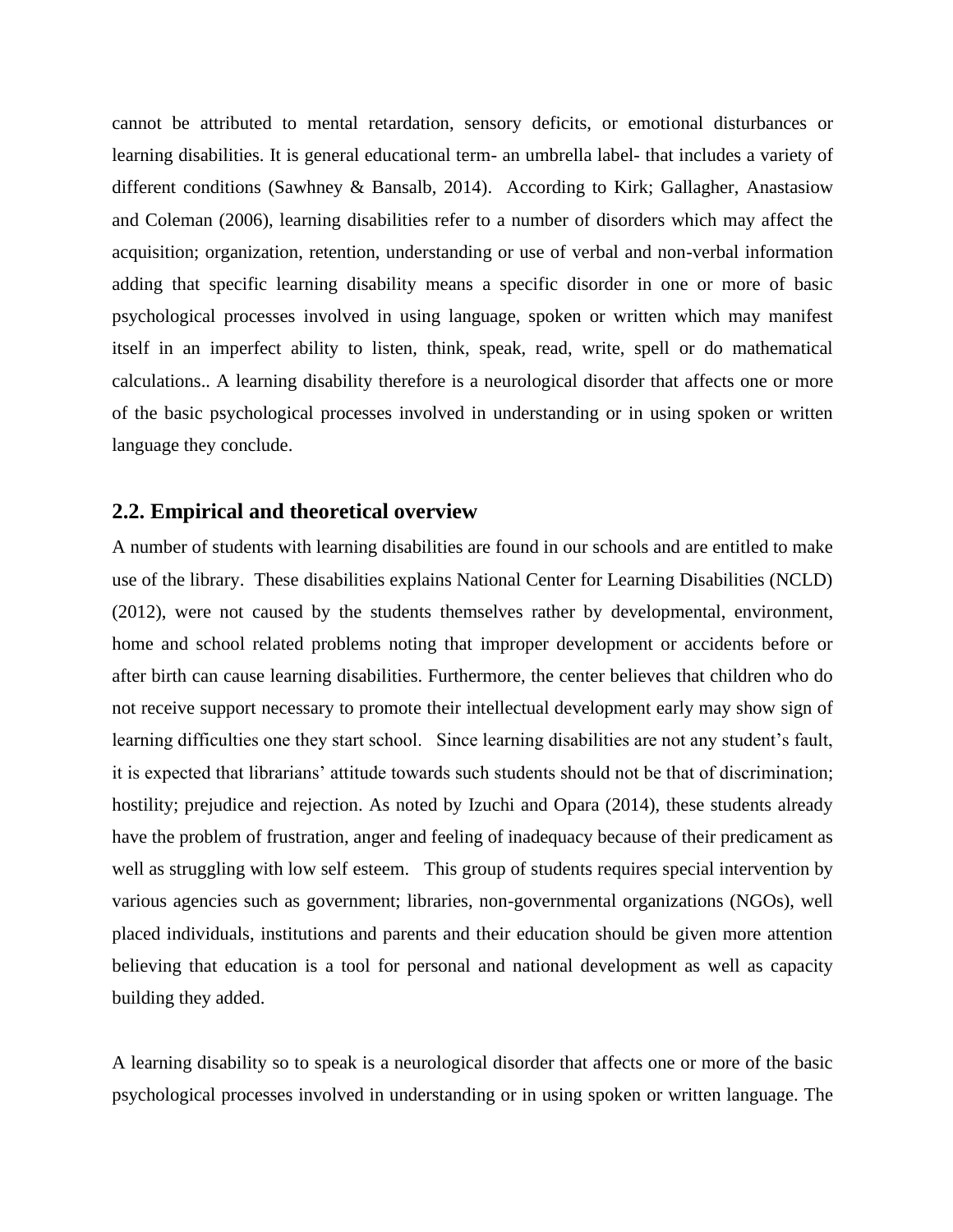disability may manifest itself in an imperfect ability to listen, think, speak, read, write, spell or to do mathematical calculations. A learning disability cannot be cured or fixed; it is a lifelong challenge. Unfortunately, most of these children are never identified as learning disabled. In his contribution, Ugwu (2015) highlights the four types of specific learning disabilities as dyslexia, dysgraphia, dyspraxia and dyscalcular. He explains that people with dyslexia have troubles making connections between letters, sound and with spellings and recognizing words, those with dysgraphia have problems with writing while those with dyscalcular have problem understanding basic arithmetic concepts like fractions; number lines, positive and negative numbers and dyspraxia victims have problems with motor task. Learning disabilities in reading (dyslexia) is a language based disorder where the student has difficulties in pronunciation, reading, sound or words recognition. It also deals with language processing, reading, writing and spelling. In this case, the victim is confused about letters, names and sound and experiences difficulties in blending sounds and words, slow rate of reading and trouble in remembering after reading text and assignment (Ekwe, 2003; Anusiem, 2006; Baker, 2014). Anusiem (2006), explained that dyscalculia is a mathematical disability whereby an individual have difficulty in solving arithmetic problems, grasping mathematical concepts and symbols, mathematical skills, computation, remembering facts, concepts of time and money. It refers to a wild range of lifelong learning disabilities involving poor mental mathematical skills and problems with spatial direction added Ekwe (2003).

Writing on level of awareness of learning disabilities, Sawhney and Bansal, (2014), posit that due to lack of awareness among teachers and school authorities, students with learning disabilities are usually labeled as slow, behind, incapable and failures. In supportive of their claim, Sawhney and Bansal, (2014).revealed that in India around 13-14% of all school children suffer from learning disorders. These children are labeled as failures by the society we live in but in reality it's not that these children who have failed but it is the education system that has failed, failed in recognizing and helping them. As teachers and librarians are the link between the children and education system, it's their level of understanding and awareness that sets the path for these children's future.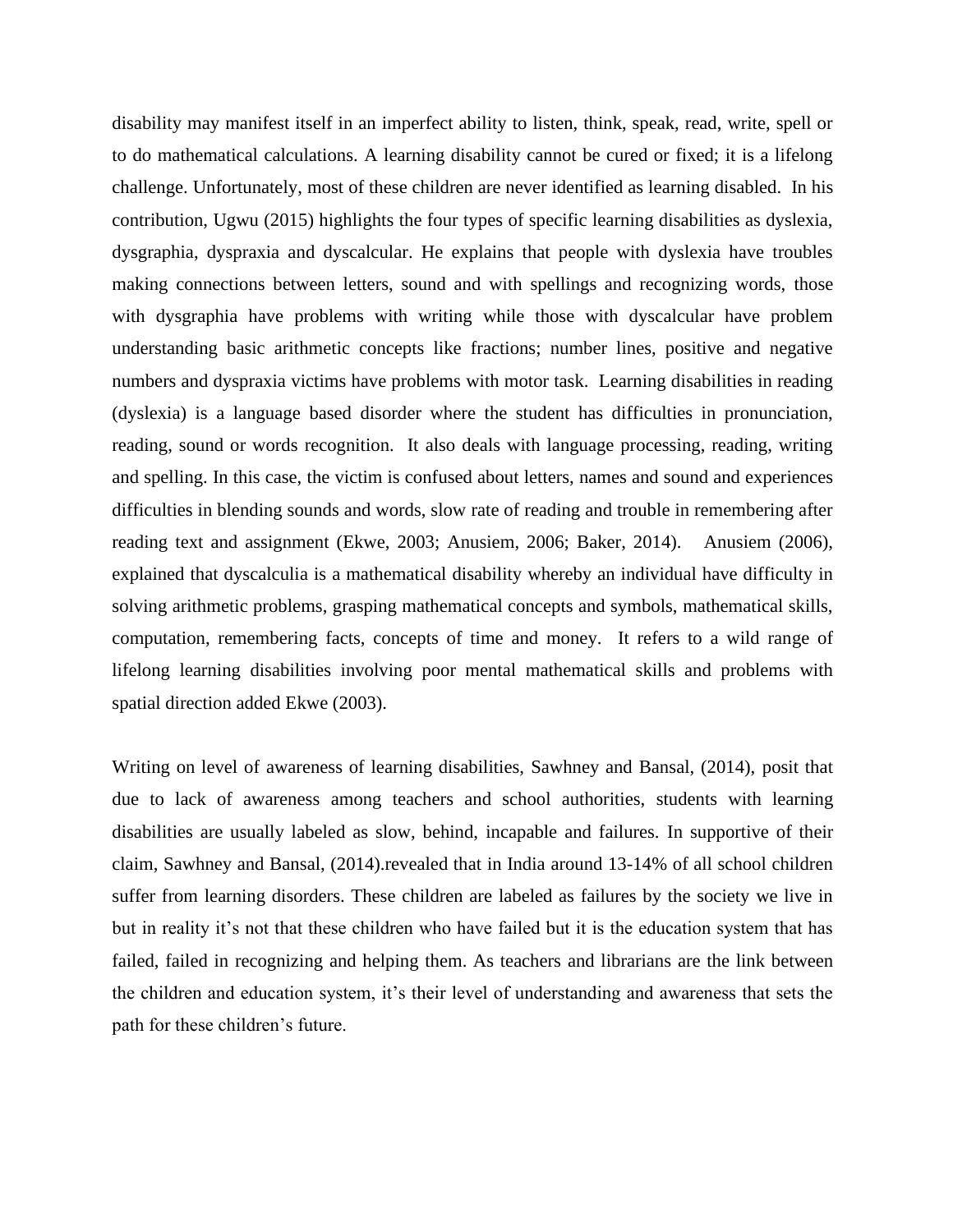Furthermore, researches conducted in different parts of the world have found that teachers' acceptance of inclusion may be promoted by educating them about the characteristics and behaviors of students with special needs (e.g., Carroll, 2003; Koay, Lim, Sim, & Elkins, 2006; Lanier & Lanier, 1996; Papadopoulou, Kokaridas, Papanikolaou, & Patsiaouras, 2004). However, numerous studies have indicated that regular education teachers feel that both preservice and in-service education programs were inadequate in preparing them for teaching students with learning disabilities in regular classrooms (DeSimone & Parmar, 2006; Wilson, Loprete, & Slostad, 2000).

Al Khatib (2007) investigated the Jordanian regular education teachers' knowledge of learning disabilities and whether this knowledge differed as a function of selected variables. The sample consisted of 405 regular classroom teachers teaching 1st to 6th grade students in 30 schools in three Jordanian districts. Teachers completed a 40-item test designed by the researcher, which had adequate psychometric properties. The results of the study revealed that teachers had a moderate level of knowledge of learning disabilities. Female teachers were found to be significantly more knowledgeable than male teachers. Teachers' level of knowledge was unrelated to teachers' age, teaching experience, or academic qualifications.

Malusu & Kamau-Kang'ethe (2010) assessed the teacher awareness and intervention for pupils with Learning Disabilities in inclusive education in Makadara Division. The study concluded that: teachers were aware of inclusive education in their schools, teachers had different interventions in place to ensure the success of inclusive education e.g. the use of corrective approaches, direct instructions, systematic phonics and using connectivity' with pupils' individual learning needs and that teachers were not professionally prepared to cope with pupils with learning Disabilities in inclusive education. In a related issue, Aladwani and Shaye (2013) investigated Kuwaiti primary school teachers' knowledge of the early signs of dyslexia and their awareness level of the related difficulties that dyslexic children suffer. They concluded that Kuwaiti teachers are aware of this problem, but lack of time and being overloaded with daily school routines and responsibilities, prevent them from helping and assessing these children.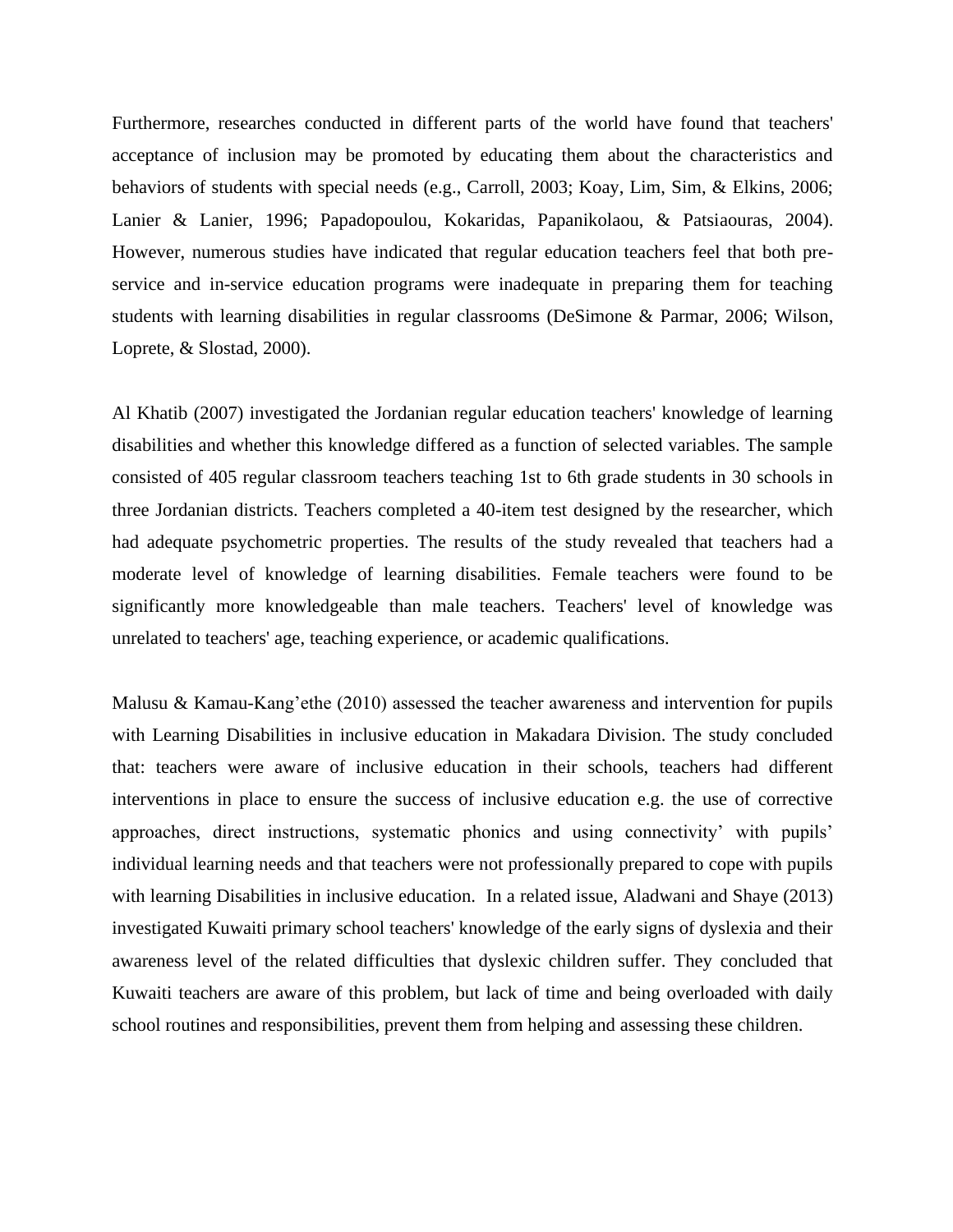On a general note, the various studies carried out to investigate the knowledge and awareness of teachers regarding learning disabilities found out that the success of inclusion of students with learning disabilities partially depends on teachers' awareness of these students' needs (Campbell, Gilmore, & Cuskelly, 2003; Lanier & Lanier, 1996; Papadopoulou, Kokaridas, Papanikolaou, & Patsiaouras, 2004). While Onwubiko (2020) carried out a study on attitude of librarians towards learners with learning disability in Nigeria and discovered that librarians as social workers must exhibit attitude that will give every library user regardless of class, creed, sex and status a sense of belonging and membership, positive social relationships and friendships, and development and learning to reach their full potential.

#### **3.0. Methodology**

#### **3.1. Research design**

The study adopted a descriptive research survey which is a type of research design that aims to obtain information and systematically describe a phenomenon, situation, or population. More specifically, it helps answer the *what*, *when*, *where*, and *how* questions regarding the research problem, rather than the *why* (Voxco, 2021).

#### **3.2. Population Sample**

The sample population of this study was 50 academic librarians randomly selected from five federal universities in Southeast, Nigeria which include: Alex Ekwueme Federal University, Ikwo, Ebonyi State, Federal University of Technology, Owerri, Imo State, Michael Okpara University of Agriculture, Umudike, Abia State, Nnamdi Azikiwe University, Awka, Anambra State and Nigeria University of Nigeria, Nsukka.. The sample distribution is 10 from each university. Through the simple random sampling techniques, each librarian was given equal opportunity of being selected.

#### **3.3. Instrument for data collection**

The major instrument used in collecting data for this study was a 20-item test like questionnaire of constructed by the researcher to test the basic awareness of learning disability among these academic librarians.. The instrument had two sections with section one being for demographic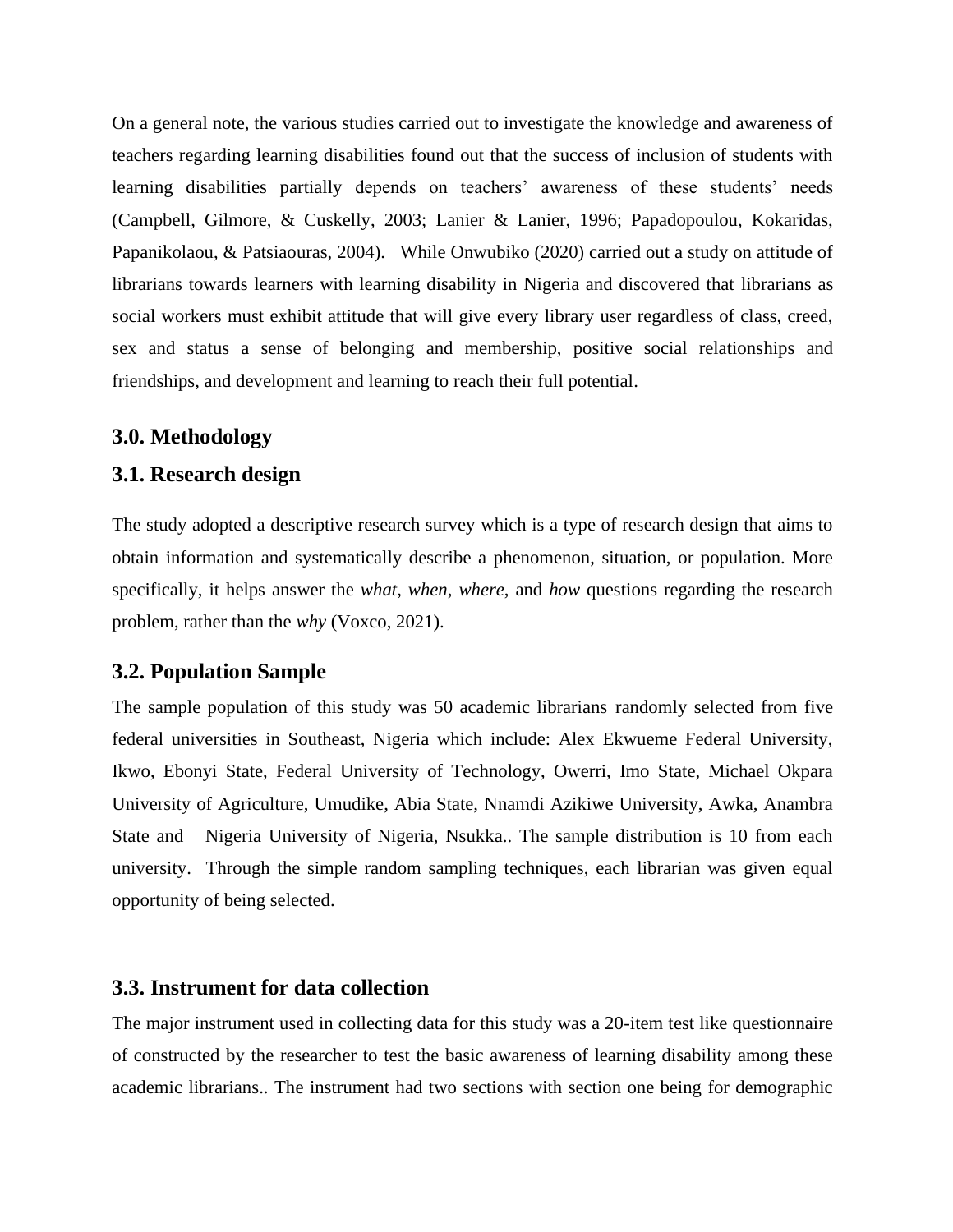data of the librarians and section two which contained 20-item test questions on general meaning of learning disabilities, types and management. The test was administered individually with adequate instructions to the teachers.

#### **3.4. Method for data analysis**

.

The data collected was statistically analyzed on percentile basis and analyses were done on the basis of Level of awareness of learning disabilities and scores achieved in test items by the academic librarians

#### **4.0. Presentation and Analysis Data**

The data collected was statistically analyzed on percentile basis and analyses were done on the basis of Level of awareness of learning disabilities and scores achieved in test items by the teachers.

**Analysis on basis of Level of awareness:** The scores were divided into high, medium and low level of awareness as depicted in Table 1.

| No of respondents |    | <b>Levels</b> | <b>Score</b> | <b>Percentages</b> |
|-------------------|----|---------------|--------------|--------------------|
|                   |    | High          | $>14-20$     | 2%                 |
|                   |    | Medium        | $>7-14$      | 86%                |
|                   |    | Low           | $>0-7$       | 2%                 |
| <b>Total</b>      | ЭU |               |              | 100                |

It was found that 12% of the academic librarians scored between the 0-7 range thus depicting low level of awareness regarding learning disability. 86% of the teachers scored between the >7-14 range thus depicting medium level of awareness regarding learning disability and only one librarian was able to score in the  $>14-20$  range thus 2% of the librarians fall under high level of awareness for Learning disabilities. The overall picture depicts that only one librarian scored above 14 which leads to conclude that there is a great need to generate awareness among the librarians regarding learning disabilities. The graphical representation of the data is evident from Figure 1 given below: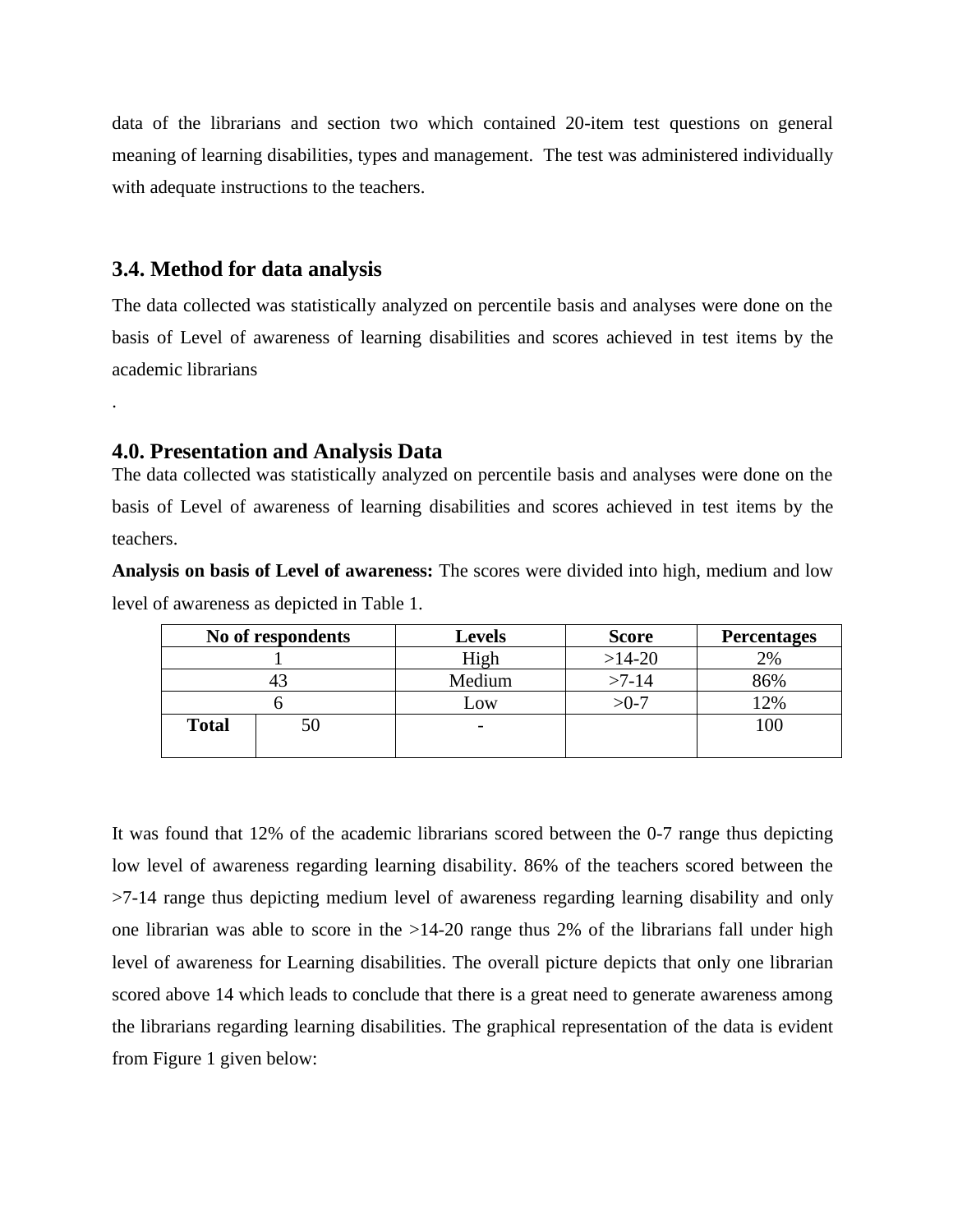

**Figure 1: Percentage distribution of respondents (academic librarians) across various levels of awareness regarding learning disability** 

The data as graphical represented in figure 1 above further indicated clearly that majority of academic librarians' level of awareness of learning disabilities was within the medium (86%) while an insignificant 2% or 1 respondent indicated high level of awareness of learning disability.

| No of respondents | Raw scores | Percentages |
|-------------------|------------|-------------|
|                   |            | 2%          |
|                   |            | 10%         |
|                   |            | 4%          |
|                   |            | 10%         |
|                   |            | 14%         |
|                   | 10         | 8%          |
| 17                |            | 34%         |
|                   | 12         | 8%          |
|                   | 13         | 4%          |
| 3                 | 14         | 6%          |
|                   |            |             |

**Table 2:** Percentage of the correct respondent to the test items

Table 2 describes the percentage distribution of correct response of the respondents to the test items. The percentage of librarians who correctly answered each of the 20 questions compromising the test of knowledge used was calculated. The percent of correct responses to the test items ranged from 2% to 34%. The mean score obtained by librarians on the total test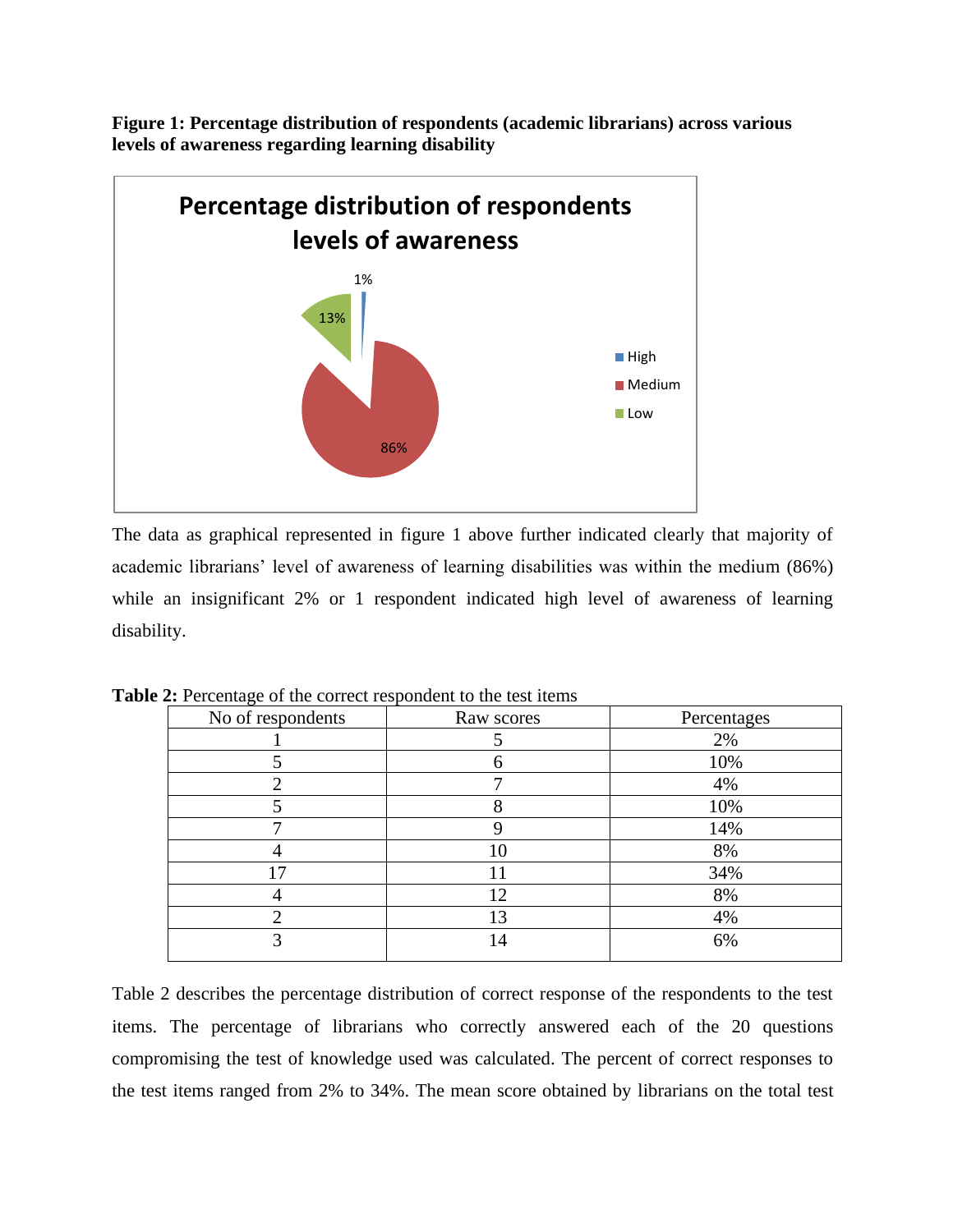was 9.95, meaning that librarians only demonstrated medium level knowledge which is 50% the total questions in the test of learning disabilities.



Figure 2: Percentage of correct respondent to the test items

A graphical representation of the data in table 2 is depicted in Figure 2 above

It was evident from the data in table 2 and figure 2, that 2% of librarians responded correctly to 5 items out of 20, 10% librarians to 6 items, 4% of them responded correctly to 7 items, 10% did to 8 items, 14% librarians to 9 items, 8% librarians to 10 items, 34% librarians responded correctly to 11 items, 8% librarians responded to 12 items correctly, 2% to 13 items and only 6% responded correctly to 14 items. The results suggested that a very small group of academic librarians have basic knowledge regarding learning disabilities.

#### **5.0. Discussion of Result**

It is evident from both Tables 1 and 2 and Figures1 and 2 that majority of the librarians have only 50% knowledge about learning disabilities which is insufficient and inadequate as it cannot be enough to help them identify learning disabled in their users. Only 6% of the librarians or 3 out of 50 librarians achieved a score of 14 or 70% knowledge of learning disabilities again a very small number of librarians reaching the highest score in medium level of awareness. The reason for the majority of librarians falling in medium level of awareness of learning disabilities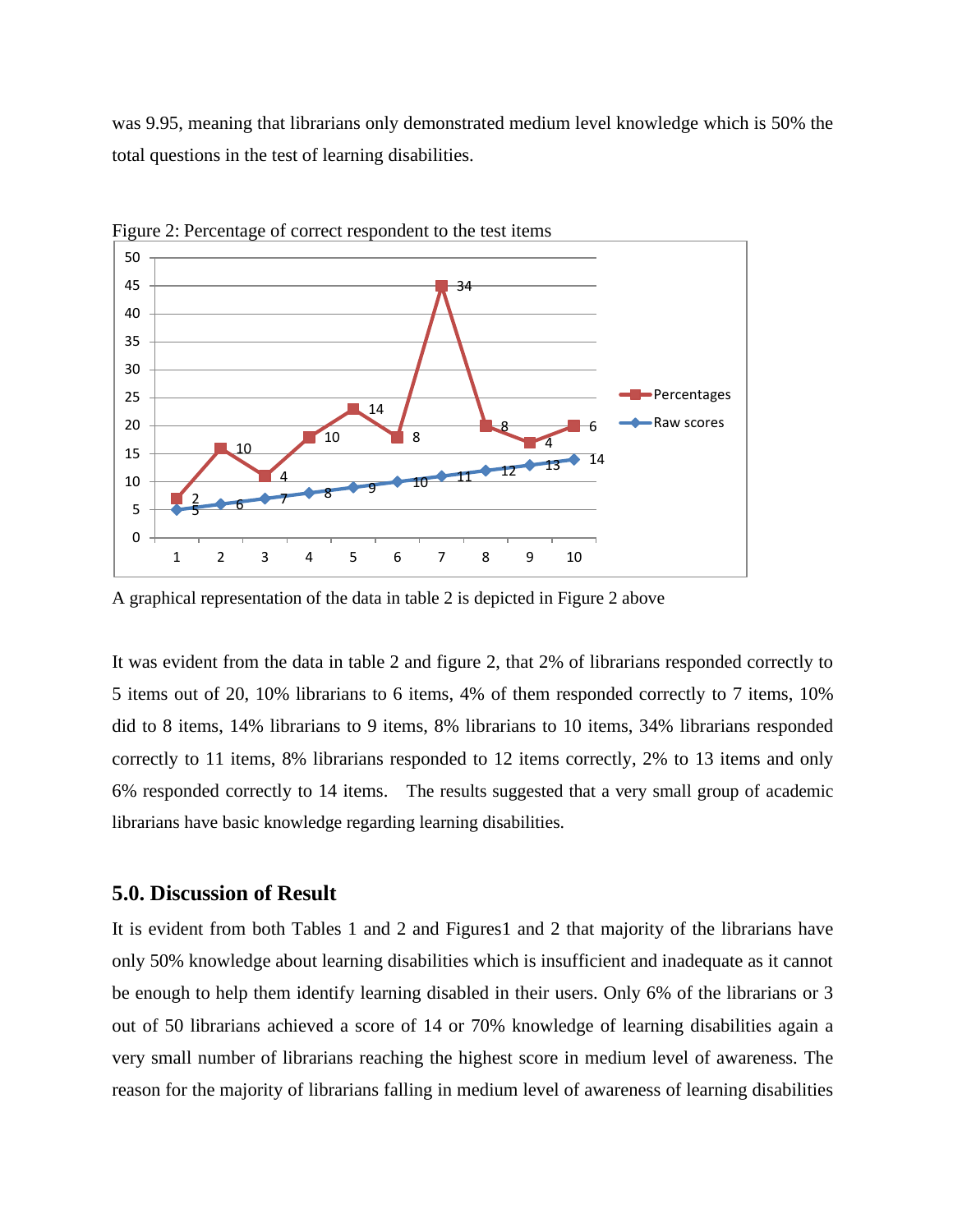can be attributed to the fact that the general curriculum of Library and Information Science (LIS) does not cover inclusive education as a separate subject. Thus these librarians are not even able to distinguish learning disabled users from the slow learner as it has been observed and checked through the self made test that most of the librarians answered the very 1st multiple choice question with the observation that the learning disabled users are ones who are academically backward with low Intelligent Quotient (IQ). The outcome of this study is in conformity with that of Sawhney and Bansal, (2014) who posit that due to lack of awareness among teachers and school authorities, students with learning disabilities are usually labeled as slow, behind, incapable and failures but contrary to that of Malusu & Kamau-Kang'ethe (2010) who assessed the teacher awareness and intervention for pupils with Learning Disabilities in inclusive education in Makadara Division and discovered that: teachers were aware of inclusive education in their schools and different interventions in place to ensure the success of inclusive education as well as that of Aladwani and Shaye (2013) who investigated Kuwaiti primary school teachers' knowledge of the early signs of dyslexia and their awareness level of the related difficulties that dyslexic children suffer and concluded that Kuwaiti teachers are aware of this problem, but lack of time and being overloaded with daily school routines and responsibilities, prevent them from helping and assessing these children.

#### **5.1. Conclusion and recommendations**

The result of this study did show that majority of academic librarians lack adequate knowledge of learning disability which is an indictment to their primary function as social workers whose duty is provide information services to all regardless of class so as to reach their maximum potentials. The duty of a librarian is to make the world a better place by providing desirable and relevant information to all and sundry and extending hand of fellowship in knowledge creation. Use of library is the stage at which such students can benefit the most from intervention strategies if identified by the academic librarians at the right time and this can be achieve only if librarians have adequate awareness and knowledge of the same. It is in view of the above findings that the following recommendations are proffered.

❖ The lack of awareness among the academic librarians; general public as well as educators and officials in the universities is the first problem that needs to be addressed.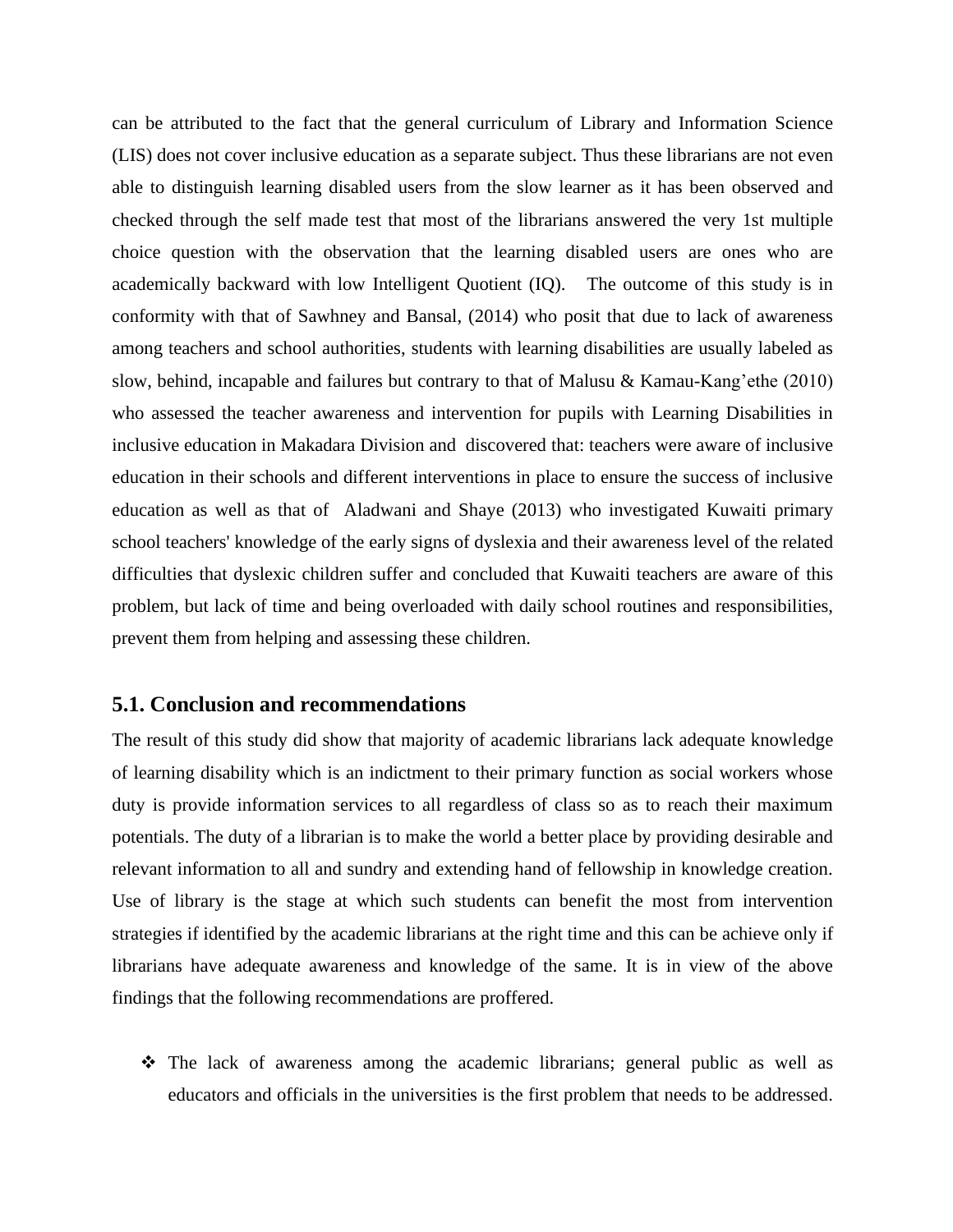This implies that effort must be made to create the desired awareness by educational stakeholders as available information shows that only few parents and general public have meager knowledge about learning disability.

- ❖ There is thus a great need not only to have inclusive education component in LIS course but also to have in service programs for the librarians in the system. The obvious is that regulating bodies in-charge of curriculum planning in library schools, should come up with a course to be titled 'Special Librarianship' in which issues like learning disabilities and other education related challenges will be taught.
- ❖ There is also the need to generate awareness by preparing modules on identification and intervention for the learning disabled and orienting the academic librarians through workshops and training programmes
- ❖ A major review of existing literature on teachers' attitudes to special education needs concluded that what is necessary to change teacher attitudes and provide them with the skills that they need to successfully implement mainstreaming is for education authorities to develop "a coherent plan for teacher training in the educational needs of children with special educational needs" (Avramidi & Norwich, 2002). The same approach as suggested for teachers, should as a matter of facts be replicated in the training of librarians.
- ❖ It has been observed that early intervention helps to improve every disability. It is helpful in early detection of the problem as well as is required for appropriate planning of any intervention programme. The academic libraries management and librarians have to be persuaded to develop a system of early detection and education so that capabilities of these students are identified. For this, the role of academic librarians is most important. Once librarians learn how to handle these students in libraries, the status of these students could improve significantly. One such type of disability which is widely misunderstood, that the librarians need to be aware of is learning disabilities.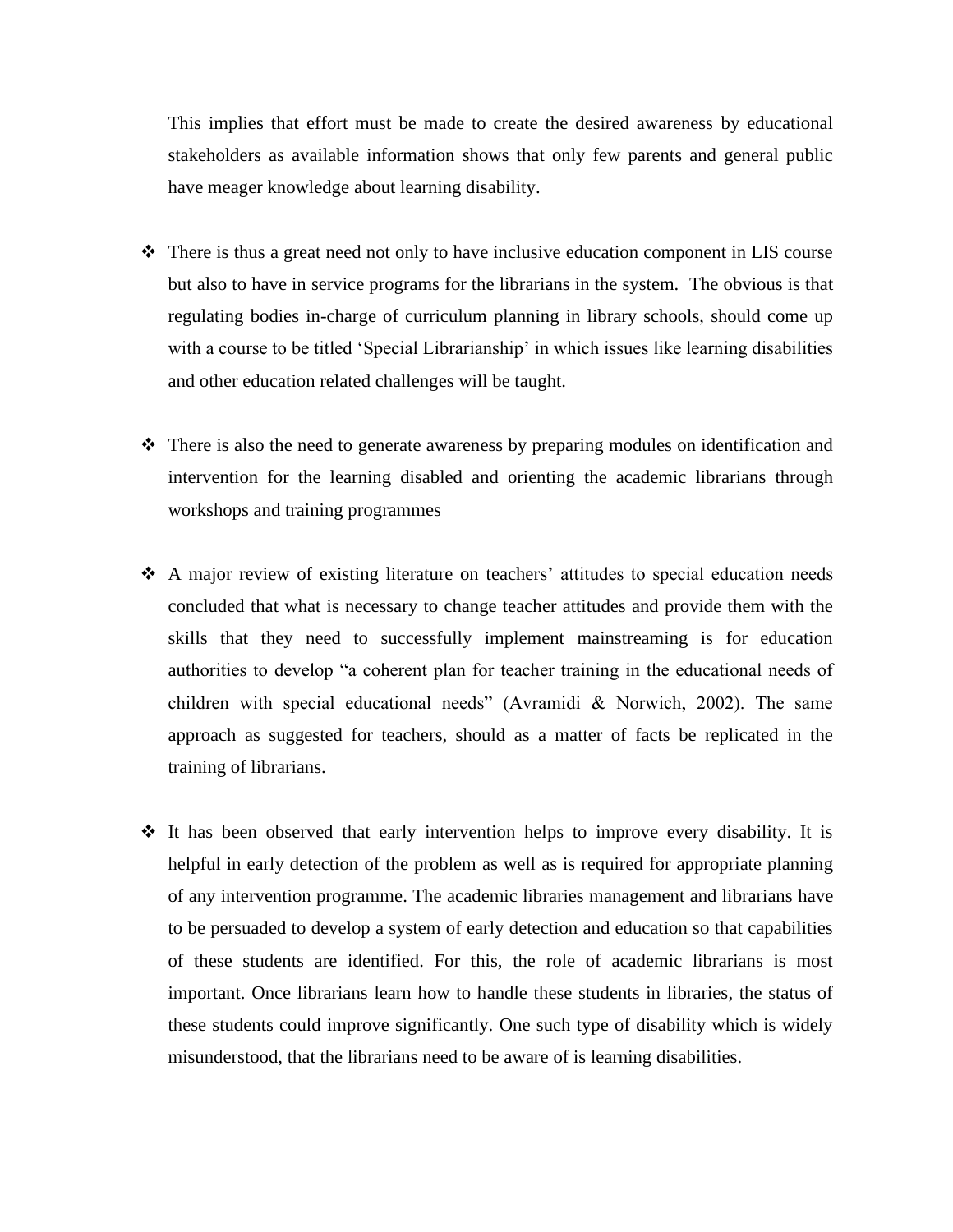#### **References**

- Al Khatib, J. M (2007). A Survey of general education teachers' knowledge of learning disabilities In Jordan, *International Journal of Special Education, 22(1),* 72-76. Retrieved from<http://eric.ed.gov/?id=EJ814471>
- Aladwani, Amel M; Shaye & Shaye S. Al (2013). Primary school teachers' knowledge and awareness of dyslexia in Kuwaiti Students, Academic journal, 132(3). Retrieved from [http://www.questia.com/library/journal/1G1-283945585/primary-school-teachers](http://www.questia.com/library/journal/1G1-283945585/primary-school-teachers-knowledge-and-awareness-of#articleDetails)[knowledge-and-awareness-of#articleDetails](http://www.questia.com/library/journal/1G1-283945585/primary-school-teachers-knowledge-and-awareness-of#articleDetails)
- Anusiem, A.U.(2005). Processes in human learning. Owerri, Nigeria: Divine Mercy Publishers
- Avramidis, E & Norwich, B. (2002). Teachers' attitudes towards integration/inclusion: A review of the literature. European Journal of Special Needs Education, 17 (2)
- Berninger, V.W (2006). A developmental approach to learning disabilities. In W. Damon & R, Lerner (Eds.) Handbook of child psychology. New York: Wiley
- Campbell, J., Gilmore, L .& Cuskelly, M. (2003). Changing student teachers' attitudes toward disability and inclusion. *Journal of Intellectual & Developmental Disability, 28(4),* 369- 379.
- Carroll, A.(2003). The impact of teacher training in special education on the attitudes of Australian pre-service general educators towards people with disabilities*. Teacher Education Quarterly, 30(3),* 65-79. 9
- Chanrobles (2019). Philippine librarianship. *Chanrobles Internet Bar Review* Available at: [http://www.chanroble.com](http://www.chanroble.com/)
- Division for Early Childhood/National Association for Education of Young Children (2009) *Early childhood inclusion: A joint position statement of the Division for Early Childhood (DEC) and the National Association for the Education of Young Children (NAEYC).*  Chapel Hill: The University of North Carolina, FPG Child Development Institute.
- Ekwe, A.O (2003). Learning disabilities In B.C. Iwuama & A.O. Ekwe (Eds.) Exceptional children and special education. Owerri, Nigeria: Versatile Publishers
- Izuchi, M.N & Opara, I.M (2014). School career guidance services and sustainable national economic development. ANSU journal of Educational Research, 2(1), 38-44

Kemp, G., Smith, M & Segal, J.(2013). Learning disabilities & disorders: Types of learning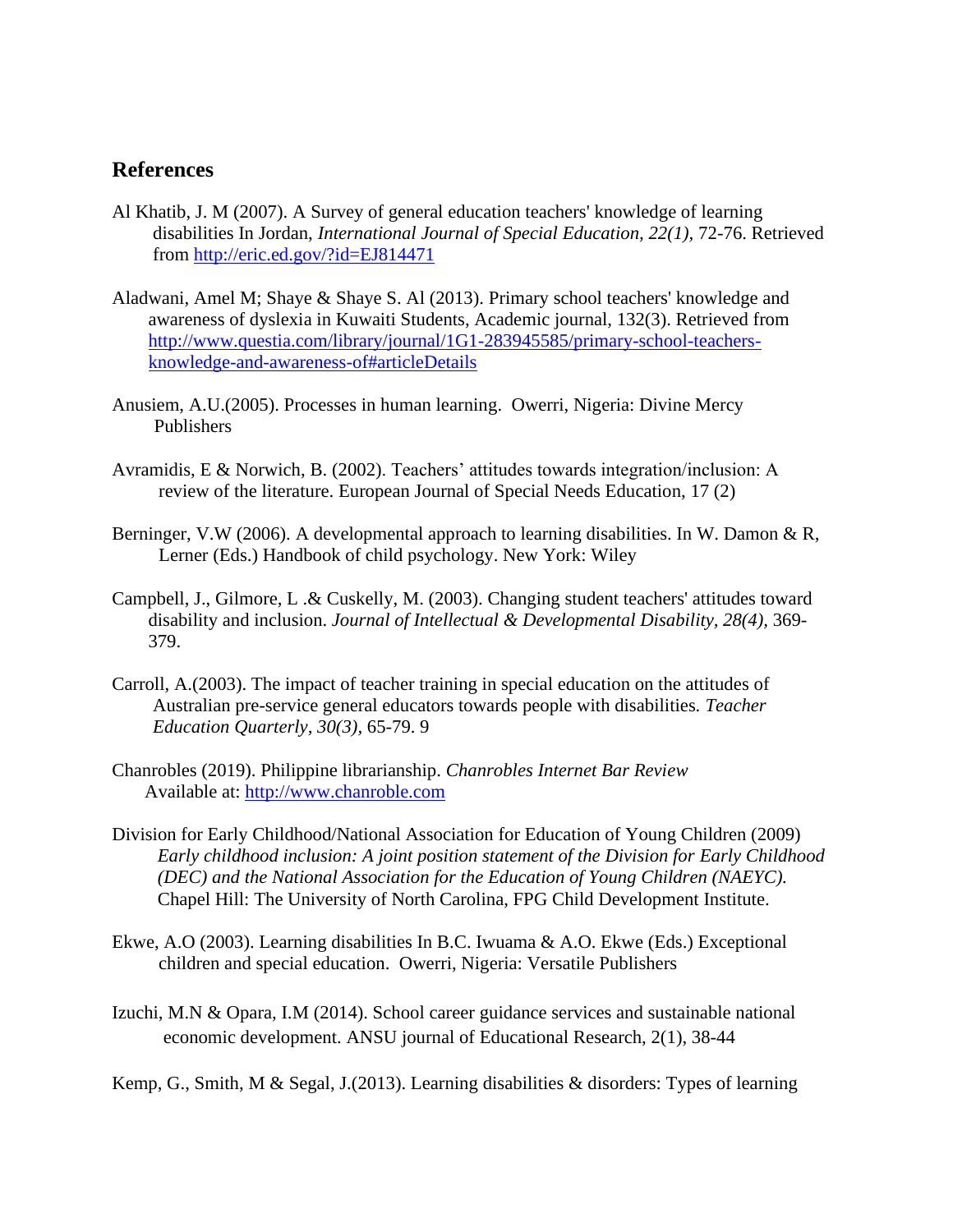disabilities and learning disorders and their signs Retrieved from [http://www.helpguide.org/mental/learning\\_disabilities.htm](http://www.helpguide.org/mental/learning_disabilities.htm)

- Kirk, S.E., Gallagher, J.J, Anastasiow, N.J & Coleman, M.R (2006). .Educating exceptional children. (11<sup>th</sup> ed). Boston: Houghton Mifflin.
- Koay, T., Lim, L., Sim, W & Elkins, J., (2006). Learning assistance and regular teachers' perceptions of inclusive education in Brunei Darussalam. *International Journal of Special Education, 21(1),* 119-130.
- Lanier, N & Lanier, W.(1996). The effects of experience on teachers' attitudes toward incorporating special students into the regular classroom. *Education, 117*, 234-241.
- Malusu; Kamau-Kang'ethe, (2010). Teachers' awareness and intervention for primary schooL pupils with learning disabilities in inclusive education in Makadara Division KENYA Retrieved from [http://www.ku.ac.ke/schools/graduate/images/stories/docs/abstracts/2010/june/teachers\\_awar](http://www.ku.ac.ke/schools/graduate/images/stories/docs/abstracts/2010/june/teachers_awareness_and_interventions_for_primary_school_pupils.pdf) eness and interventions for primary school pupils.pdf
- Meijer, J.G.(1982). Librarianship: A definition. *University of Illinois Graduate School of Library and information Science Occasional papers-155*
- National Centre for Learning Disabilities (2012). What are learning disabilities? Available at: <http://www.ncld.org/types-learning-disabilities/what-is-ld/what-are-learning-disabilities>
- OECD. (2005). Students with disabilities, learning difficulties and disadvantages: Statistics and indicators; Special needs education in Europe: Thematic publication
- Onwubiko, E C.(2021). Attitude of librarians towards users with learning disabilities, Library Philosophy and Practice (e-journal). 4697. Retrieved from <https://digitalcommons.unl.edu/libphilprac/4697>
- Papadopoulou, D., Kokaridas, D., Papanikolaou, Z.& Patsiaouras, A.(2004). Attitudes of Greek physical education teachers toward inclusion of students with disabilities. *International Journal of Special Education, 19(2)*, 104-11. Retrieved from [http://community.fpg.unc.edu/resources/articles/files /EarlyChildhoodInclusion-04-](http://community.fpg.unc.edu/resources/articles/files%20/EarlyChildhoodInclusion-04-2009.pdf) [2009.pdf](http://community.fpg.unc.edu/resources/articles/files%20/EarlyChildhoodInclusion-04-2009.pdf)
- Sawhney, N & Bansal, S (2011). Study of awareness of learning disabilities among elementary school teachers. Conference paper, Paper Reference Number: IEC14-1822. Available at: <https://www.researchgate.net/publication/278029676>
- Schultz, J.(1998) Inclusion Q & A: A Parent's Guide Retrieved from <http://www.ldonline.org/article/5901/>